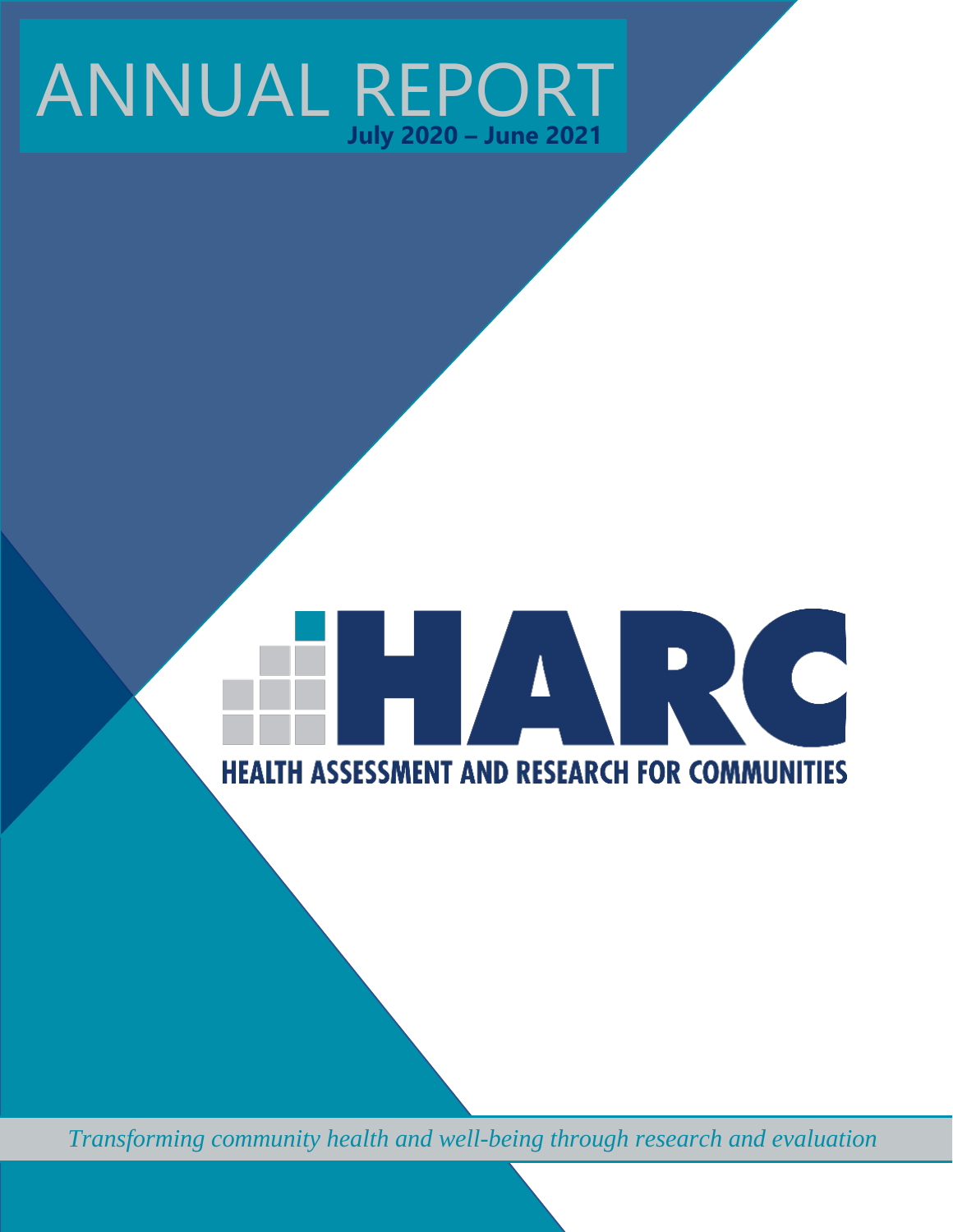#### <span id="page-1-0"></span>**About HARC**

HARC is a 501(c)3 nonprofit research and evaluation organization located in Palm Desert. Founded in 2006, HARC was intended to provide local data that could be used by leaders to tell the unique story of health, well-being, and quality of life in the Coachella Valley region of Southern California.

HARC began this work by providing a population health survey of the Coachella Valley community. Guided by over 30 local leaders as well as expert consultants, it was determined that this survey would be conducted via random-digit-dial telephone interviews in English and Spanish, repeated every three years to provide on-going trends. The content of the survey is community-driven, and covers topics such as health care access, utilization, health behaviors, major disease, mental health, and more. The first survey was conducted in 2007, and results were provided to the community in early 2008. To date, the survey has been conducted five times (2007, 2010, 2013, 2016, 2019). Each cycle, results are provided back to the community in the form of a written Executive Report, an online searchable database, and special reports and data briefs on a variety of focused health issues.

The data provided by the Coachella Valley Community Health Survey is used by nonprofits, hospitals, higher education, K-12 education, governmental agencies, and media organizations, among others. These organizations use the data to apply for funding, create presentations/lectures, prioritizing health needs, developing programs to address those needs, writing articles, designing and conducting trainings, and making/changing policy.

In 2009, HARC branched out from the Coachella Valley Community Health Survey and began to offer customized research and evaluation services for other organizations. Through these services, HARC shares the advanced expertise of their researchers with organizations who otherwise would go without reliable data. These services include program evaluation, needs assessments, data analysis, workplace wellness services, and much more. Clients come from across the Inland Empire and beyond.

HARC's expertise lies in the social determinants of health; that is, the idea that where you live, work, learn, and play has a strong impact on your well-being and quality of life. The social determinants of health encompass things like economic security, education, safety, community cohesion, neighborhoods and the built environment, and of course, healthcare.

HARC is dedicated to working collaboratively with partners to improve lives in communities. We believe our expertise in data and information is a critical piece to lifting up the quality of life in communities.

*Mission: HARC is a nonprofit that advances quality of life by helping community leaders use objective research and analysis to turn data into action. Vision: Improving quality of life for all communities through data.*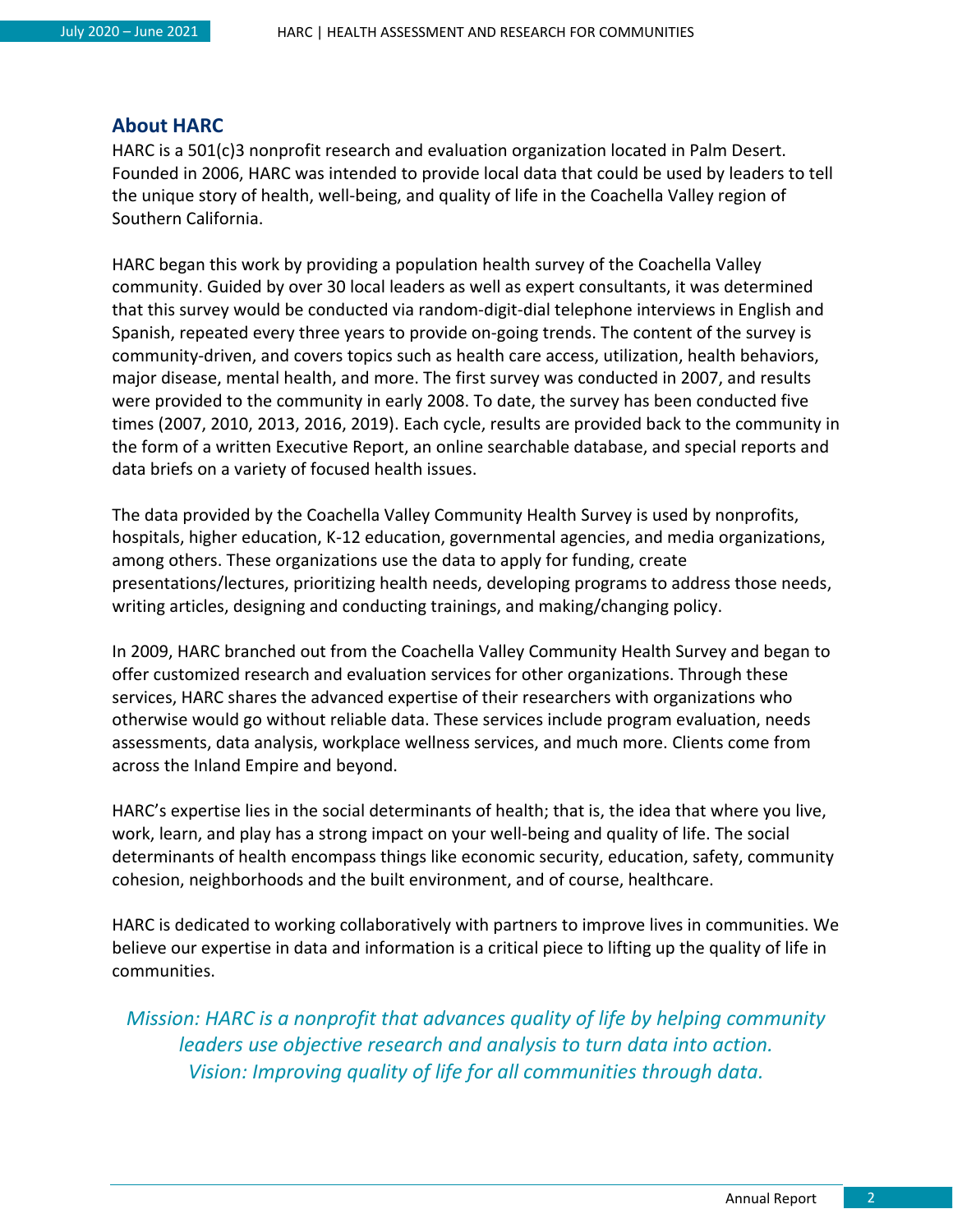#### <span id="page-2-0"></span>**Executive Introduction**



Dear Reader,

I had hoped that Fiscal Year 2020-2021 would be the year that I could say, "The COVID-19 pandemic is gone!" but that is not the case. In fact, the COVID-19 pandemic continues to ravage our communities, which has made nonprofit operations difficult for many, including HARC.

However, HARC has been able to continue to thrive despite the hardships caused by the pandemic. While many of our projects were cancelled or put on hold indefinitely, we were able to seize emerging new opportunities related to the coronavirus.

For example, HARC was able to partner with the Center for Health Disparities Research at UC Riverside on several important studies on COVID-19 in an effort to better understand the disease and people's attitudes, behaviors, and experiences related to the disease. These studies sought to gather data from vulnerable populations, such as the African American community, the Native American community, the Latinx community, and people who are uninsured, among others. HARC was able to ascertain how best to communicate COVID-19 information to these varied populations and how to combat misinformation about the disease. I am extremely proud of how accessible we made the results of these studies; rather than reporting out in academic papers in obscure journals, HARC released the results back to the community as infographics, 'zine editions, and even a coloring book. This demonstrates our commitment to making research understandable and to bringing research findings back to the community that was studied and doing so in a timely manner that can help inform real-time actions.

HARC's income sources shifted drastically during this fiscal year, a direct result of the pandemic. Our revenue from donations/contributions dropped dramatically; many of our former supporters were unable to donate or were now supporting much-needed direct services like emergency food distribution or eviction protection rather than long-term health improvement strategies like research and evaluation. I am incredibly proud that despite this decrease in donations, HARC was still able to end the fiscal year in the black, primarily by taking on new research projects and contributing to the growing body of knowledge about COVID-19. This meant that our staff worked twice as hard for the same amount of money—their flexibility, resiliency, and work ethic continue to be HARC's biggest asset.

Read on to learn more about what we were able to accomplish during this challenging year.

Sincerely,

Clenna Le Comte Hinely

Jenna LeComte-Hinely, PhD Chief Executive Officer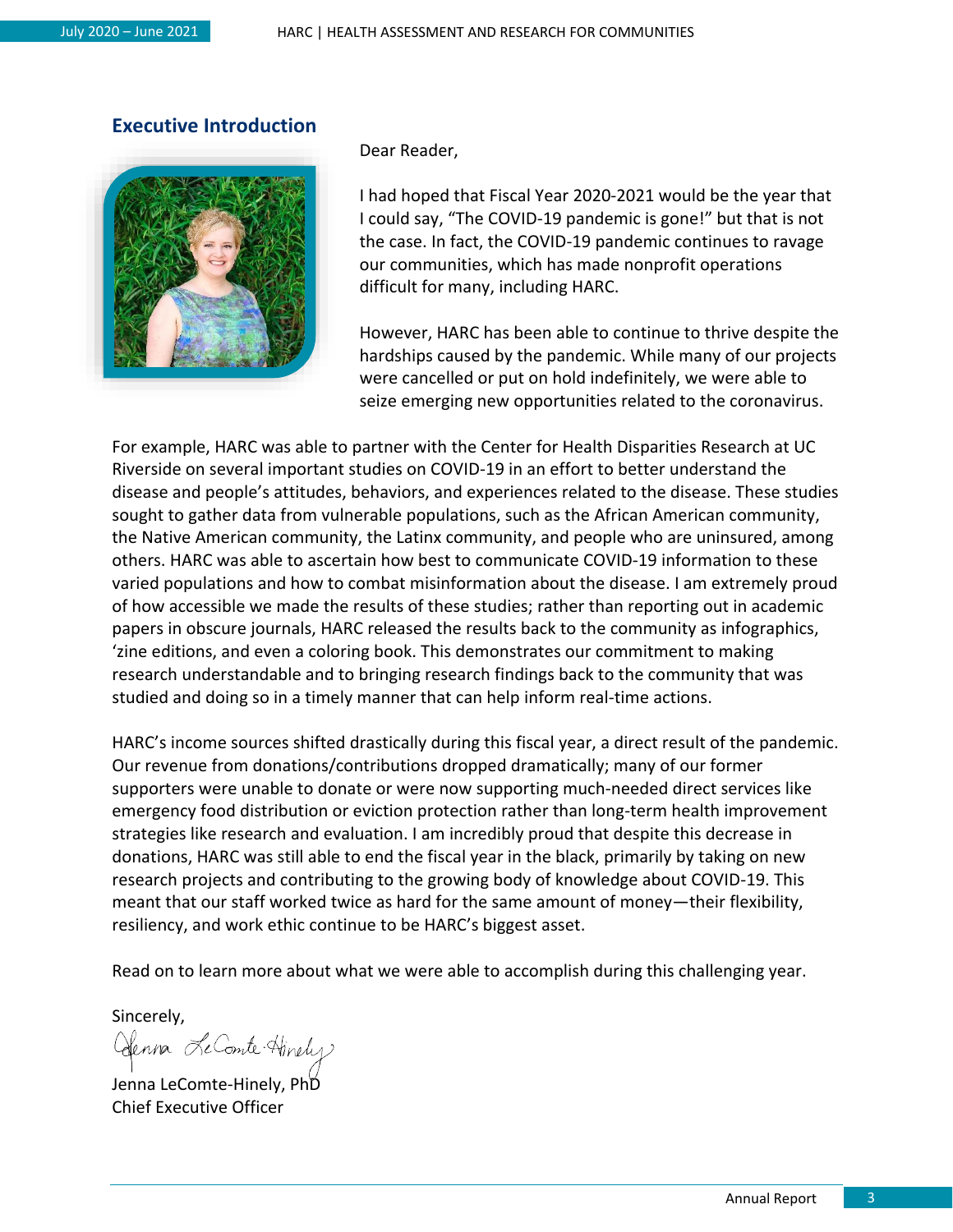#### **Table of Contents**



**Celebrating HARC's CEO's birthday during the COVID-19 pandemic**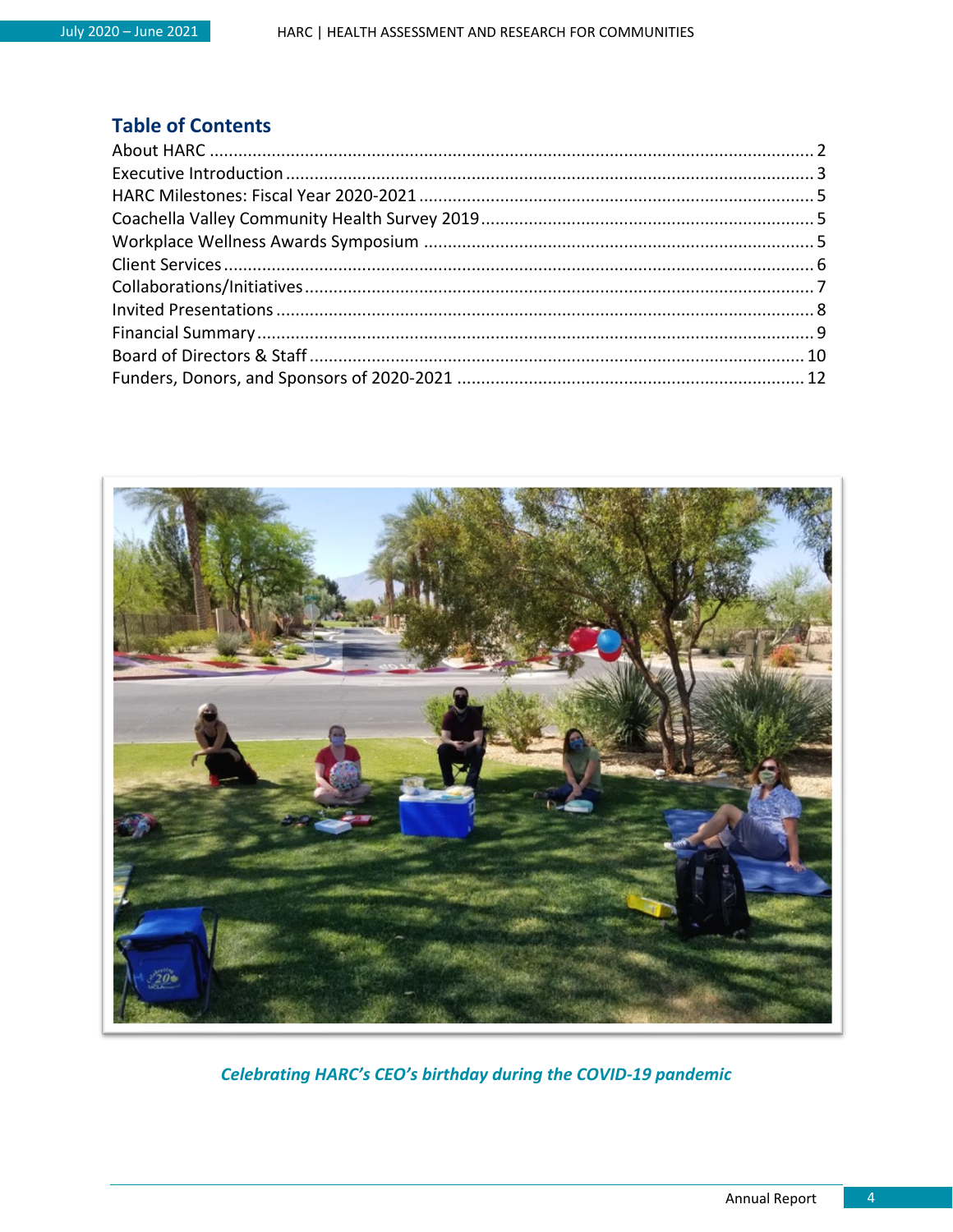#### <span id="page-4-0"></span>**HARC Milestones: Fiscal Year 2020-2021**

#### <span id="page-4-1"></span>**Coachella Valley Community Health Survey 2019**

HARC's flagship service, and the reason why HARC was originally founded, is the Coachella Valley Community Health Survey. Data is available from five surveys: 2007, 2010, 2013, 2016, and 2019. In September 2018, HARC received a two-year grant from Desert Healthcare District/Foundation to support the 2019 survey for \$399,979. This accounted for half of the overall total cost of the project. Dozens of other funders also contributed to the cost of the survey. Data has been available for the 2019 Coachella Valley Community Health Survey since March of 2020.

During FY 20-21, 87 unique users downloaded the electronic version of the report. This number is lower than last FY (19-20) in which 99 unique individuals downloaded the report from March of 2020 to June of 2020, which is typical as there is a larger influx of downloads upon release of the data. Nonetheless, among these 87 users, 11 of them specified that they have used the data for grant writing, with 7 of them being awarded funding. Five organizations shared how much funding they were awarded using HARC's data, and the total was \$16,355,000, demonstrating the positive economic impact of HARC's data.

#### <span id="page-4-2"></span>**Workplace Wellness Awards Symposium**

Traditionally, HARC hosts the annual Workplace Wellness Award Event, in which we honor, recognize, and celebrate the dedication to employee health and wellness that so many organizations in the Coachella Valley value. However, due to the COVID-19 pandemic, HARC adapted the model to be an online symposium. The Symposium was held on June  $17<sup>th</sup>$ , 2020 and was a stellar success. Dozens of attendees, representing more than 25 organizations, attended the symposium to learn about cultivating employee physical and mental health, during and after the pandemic.

Our symposium included two inspiring speakers and experts in workplace wellness. These

speakers were **Laticia "Action" Jackson, MPH** (picture top right), a Corporate Wellness Expert, author, veteran of the United States Air Force, and Fitness Olympian, and **Dr. Mark Agars** (pictured bottom right), a Professor of Psychology and Director of the Institute for Child Development and Family Relations at California State University, San Bernardino (CSUSB).

The event was sponsored by our annual partner at the Titanium level, Desert Oasis Healthcare, as well as College of the Desert (Gold level), and Renova Energy (Bronze level).





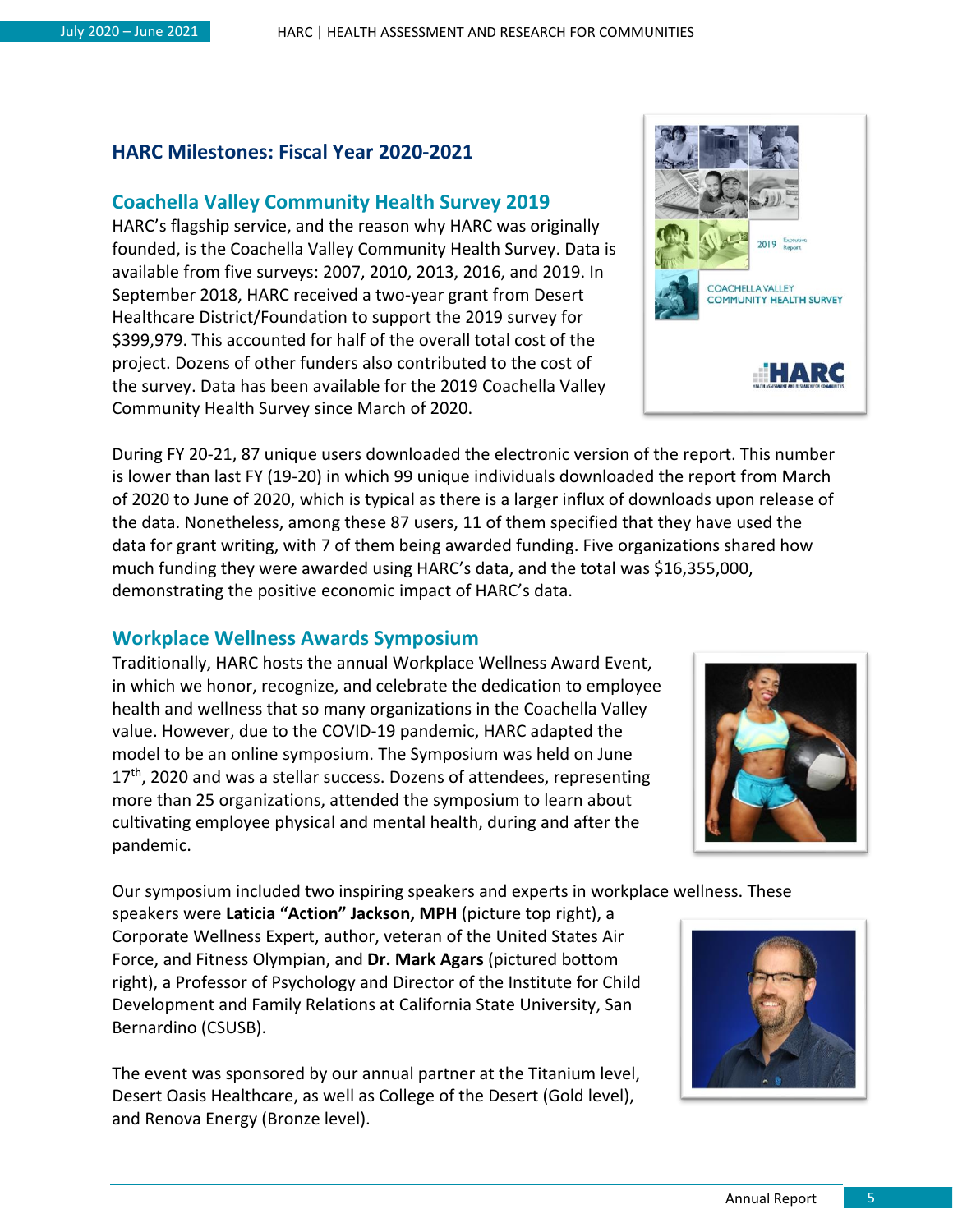#### <span id="page-5-0"></span>**Client Services**

During Fiscal Year 2020-2021, HARC worked on 23 different consulting projects.

#### *Evaluations*

HARC's program evaluation services help clients to document the effectiveness of their programs, creating sharable success stories to help them secure additional funds for these important services.

- **1. Another Way:** Evaluation to understand the impact of services provided on consumers with intellectual and developmental disabilities
- **2. Coachella Valley Community Trust (CVCT):** Design of evaluation tools for each of CVCT's three primary programs (mini-grants, membership, and scholarships)
- **3. Regional Access Project (RAP) Foundation:** Collective impact evaluation of the health/mental health funding initiative
- **4. Regional Access Project (RAP) Foundation:** Collective impact evaluation of the regranting of funds from the James Irvine Foundation in support of immigrant rights and mental health
- **5. Riverside Community Health Foundation (RCHF):** Evaluation for the Transformative Climate Communities (TCC) program in the City of Riverside
- **6. Starting Over:** Evaluation of a Housing First program for formerly incarcerated adults
- **7. TruEvolution:** Design and implementation of data tracking and evaluation tools for three organizational departments (Behavioral Health, HIV Testing, Health Services)

#### *Community Needs Assessments*

HARC helps clients to design and implement these community needs assessments, collecting data and transforming it into useful information that the clients can then use to strategically plan their work going forward.

- **1. Betty Ford Center:** Community Health Needs Assessment (CHNA) and Implementation Strategy (IS) Plan per IRS requirements
- **2. Desert Healthcare District/Foundation:** Community Health Needs Assessment (CHNA) and Community Health Improvement Plan (CHIP) for the Coachella Valley
- **3. First 5 Riverside:** Community profile for Eastern Riverside County (4<sup>th</sup> district)
- **4. Kaiser Permanente – Moreno Valley:** Community Health Needs Assessment and Implementation Strategy for the Moreno Valley hospital catchment area
- **5. Kaiser Permanente - Riverside:** Community Health Needs Assessment and Implementation Strategy for the Riverside hospital catchment area
- **6. Nehemiah Charitable Fund:** To conduct a needs assessment of Black-led nonprofits in the Inland Empire
- **7. Riverside University Health System – Public Health:** COVID-19 Needs Assessment for Riverside County
- **8. San Bernardino County Public Health:** Community engagement for 2019 Community Vital Signs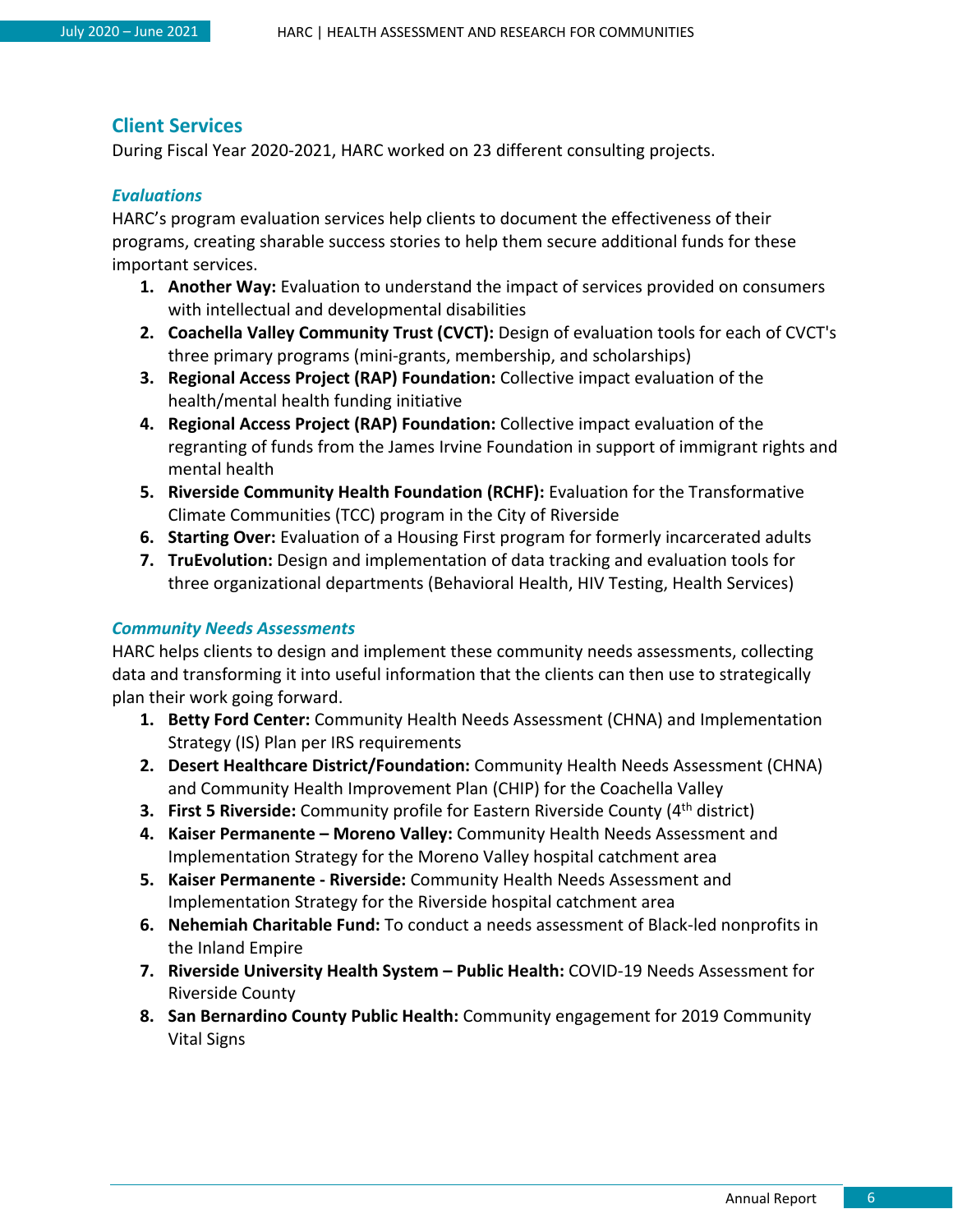#### *Data Analysis*

- **1. Community Now:** Analysis of data which assessed participant learning and growth as part of participation in their Cultural Success program
- **2. Cook Ross:** Diversity, equity, and inclusion (DEI) analysis and report writing for several of their workforce clients
- **3. Riverside University Health System – Public Health:** Data support services related to COVID-19 deaths and comorbidities

#### *Other Services*

- **1. Clinicas de Salud del Pueblo:** Client satisfaction surveys at their clinic sites in Riverside and Imperial Counties
- **2. Coachella Valley Volunteers in Medicine:** Survey of donors and physician volunteers
- **3. HIV and Aging Research Project - Palm Springs (HARP-PS):** Survey consultation, translation, and promotion for their Resiliency Study
- **4. UC Riverside Center for Health Disparities:** Study of attitudes and behaviors towards COVID-19 testing among Medi-Cal insured adults and uninsured adults in the Inland Empire
- **5. UC Riverside Center for Health Disparities:** Study of attitudes and behaviors towards COVID-19 vaccine among Black/African American, Hispanic/Latino, and Native American/American Indian adults in the Inland Empire

#### <span id="page-6-0"></span>**Collaborations/Initiatives**

HARC staff were active members of several collaboratives over the year, including:

- *Board Service:* HARC staff members serve on the Boards of several nonprofits, including Borrego Health, HIV + Aging Research Project – Palm Springs (HARP-PS), and Health to Hope.
- *Center for Health Disparities Research at UC Riverside:* HARC is a funded partner on this Center, which is a five-year project funded by the National Institutes of Health.
- *Coachella Valley Resource Collaborative*
- *Inland Empire Disabilities Collaborative*
- *Inland Empire Roadmap for an Inclusive and Sustainable Economy (IE RISE):* HARC was the co-lead of the "Health" track of this initiative.
- *UC Riverside School of Medicine Community Advisory Board*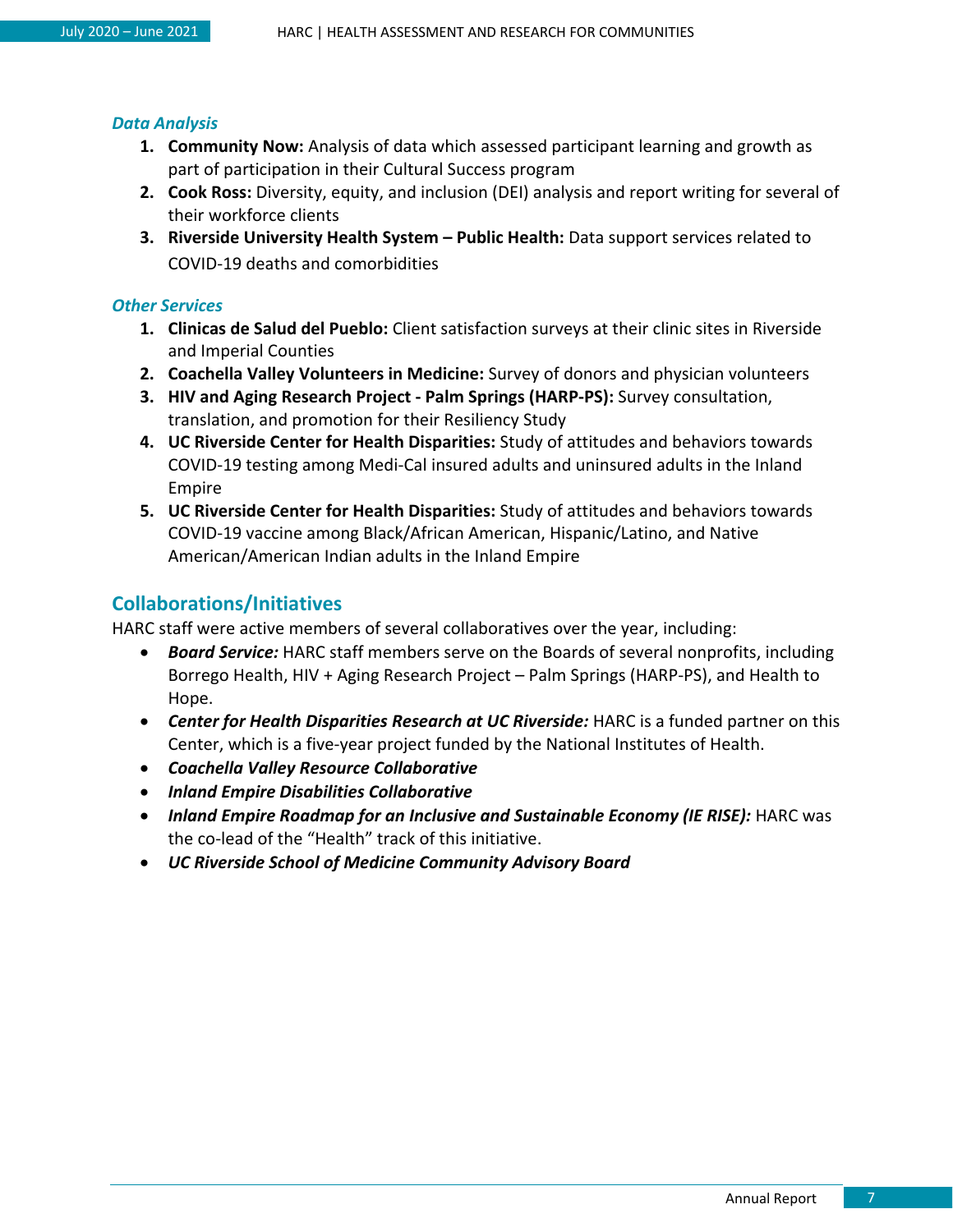#### <span id="page-7-0"></span>**Invited Presentations**

- *Economic, Linguistic, and Cultural Barriers to Healthcare in the Coachella Valley*. Presented for Tenet Health Graduate Medical Education on August 26, 2020.
- *The Economic Future of the Coachella Valley, a 9-Part Web Series: Panelist on the Health, Medicine, and Wellness Webisode*. Produced by SBEMP Attorneys at Law/Palm Springs Life/Coachella Valley Economic Partnership (CVEP) on September 30, 2020. Available online at: [https://www.youtube.com/watch?v=WPKtID3e\\_3I](https://www.youtube.com/watch?v=WPKtID3e_3I)
- *Heart Disease in the Coachella Valley*. Presented at American Heart Association/Desert Oasis Healthcare's Virtual Employee Wellness Event on December 3, 2020.
- *All About Evaluation.* Presented at Regional Access Project Foundation's mandatory bidders' meetings for the health/mental health funding initiative on January 13, 2021 and January 14, 2021.
- *Research from the Community.* Panelists at UC Riverside Center for Health Disparities Virtual Conference on February 25, 2021.
- *Challenges and Solutions to Research During the Pandemic.* Moderator of the panel at UC Riverside Center for Health Disparities Virtual Conference on February 26, 2021.
- *Health in the Coachella Valley.* Presented to UC Riverside School of Medicine Second-Year Medical Students on March 19, 2021.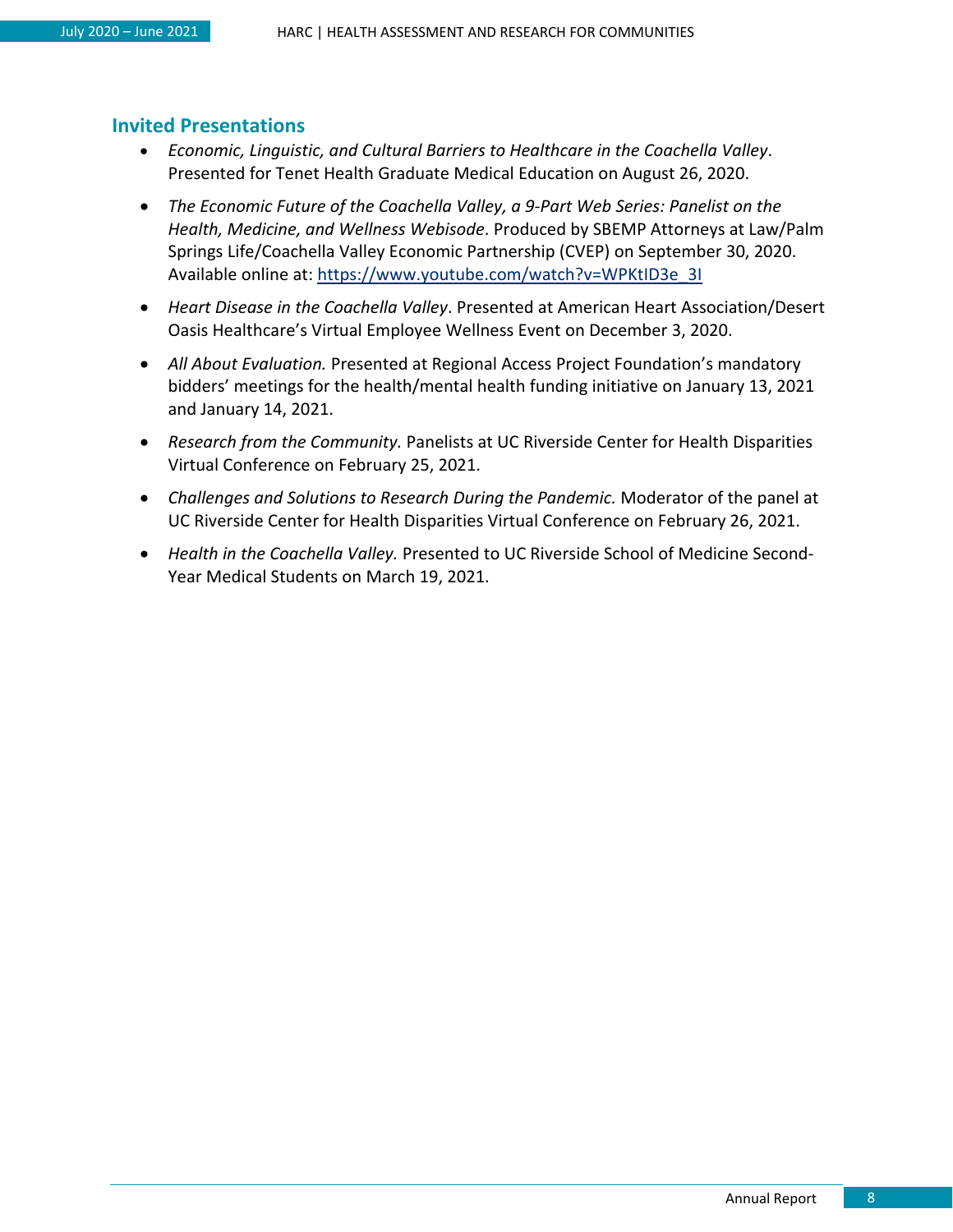#### <span id="page-8-0"></span>**Financial Summary**

Audited Condensed Statements of Financial Position for Fiscal Year 2020 – 2021, ending June 30, 2021.

#### Current Assets

| <b>Total Assets</b>          | \$1,957,517 |
|------------------------------|-------------|
| Long Term Assets             | 1,300       |
| Property and Equipment - Net | 13,122      |
| <b>Current Assets</b>        | \$1,943,095 |

#### Liabilities and Net Assets

| <b>Current Liabilities</b>              | \$1,535,982 |
|-----------------------------------------|-------------|
| Long-Term Liabilities                   |             |
| <b>Total Liabilities</b>                | \$1,535,982 |
| <b>Net Assets</b>                       | \$421,535   |
| <b>Total Liabilities and Net Assets</b> | \$1,957,517 |
| <b>Revenues</b>                         |             |
| Contributions                           | \$29,412    |
| Grants                                  | \$262,047   |
| <b>Client Requested Services</b>        | \$378,225   |
| Events                                  | \$6,270     |
| Interest                                | \$1,355     |
| <b>Total Revenues:</b>                  | \$677,309   |

#### Expenses

| <b>Total Expenses</b> | \$651,574 |
|-----------------------|-----------|
| Fundraising           | \$34,090  |
| Management            | \$70,880  |
| Program               | \$546,604 |

#### **Summary**

| Net Assets at End of Year | \$421,535 |
|---------------------------|-----------|
| Increase in Net Assets    | \$25,735  |

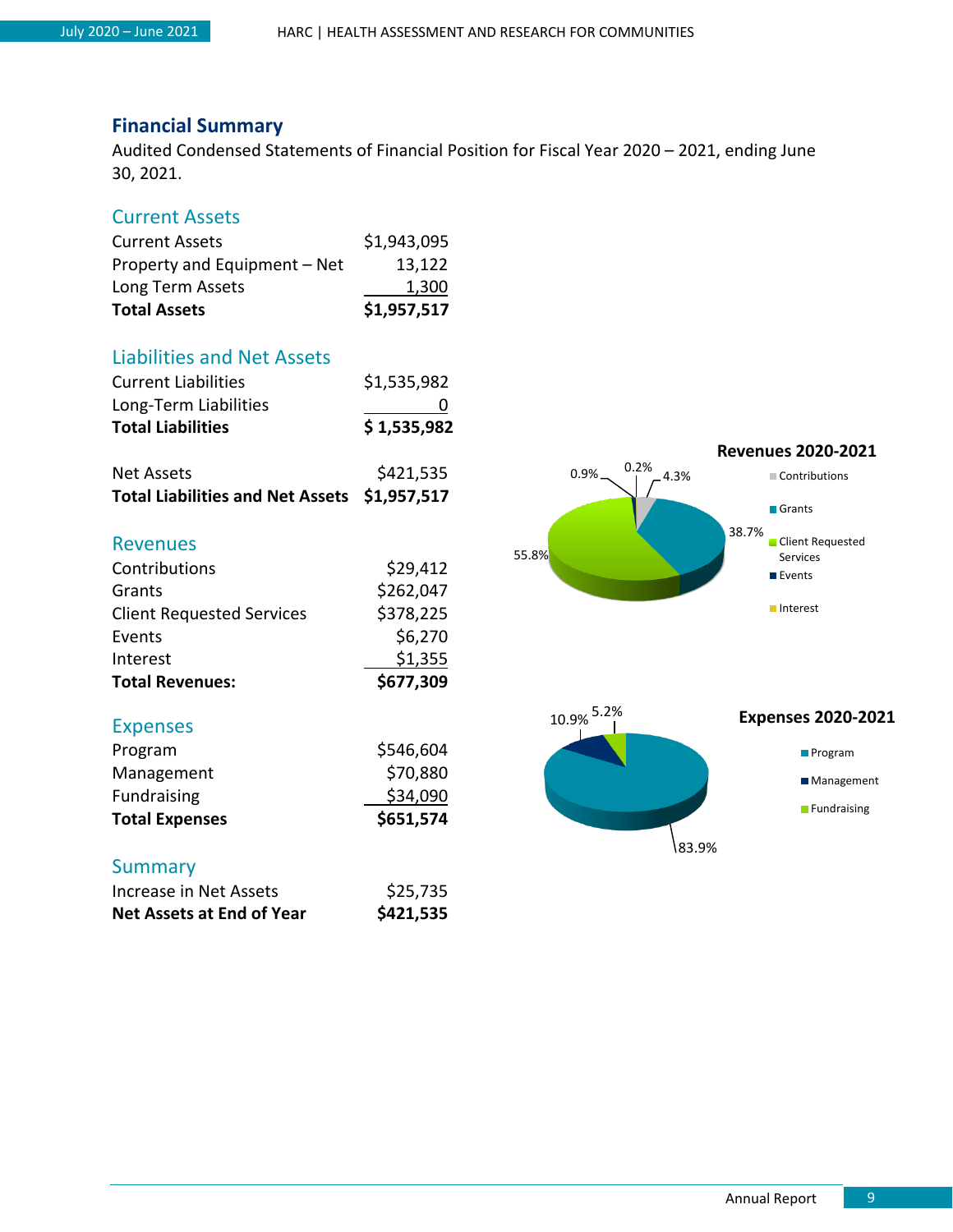#### <span id="page-9-0"></span>**Board of Directors & Staff**

#### **BOARD OF DIRECTORS FY 20-21**

#### **President**

**Teresa Hodgkins**, PharmD, BCACP Vice President of Clinical Quality Initiatives Desert Oasis Healthcare

**Bill Ballas**, MS, CFRE (7/1/20 to 2/18/21) Managing Member WSB, LLC

#### **Vice President**

**Janet L. Collins**, PhD Retired Centers for Disease Control and Prevention

#### **Secretary/Treasurer**

**John Epps**, BA Retired Center for Nonprofit Advancement Regional Access Project (RAP) Foundation

#### **Board Members**

**Veronica Barajas**, BA Community Engagement Specialist, Coachella Valley Planned Parenthood of the Pacific Southwest

**Pablo Gomez**, PhD Associate Professor, Department of Psychology California State University, San Bernardino Palm Desert Campus

**Shayra Hernandez**, BA Community Services Coordinator Desert Recreation District

**Joel Kinnamon**, PhD Superintendent and President College of the Desert

**Luz Moreno**, BA Community Engagement Manager Clinicas de Salud del Pueblo

**Greer Sullivan**, MD, MSPH (5/16/18 to 12/7/20) Chief Research Officer Borrego Health

**Celeste Townsend**, MBA (10/21/20 to 5/26/21) President and Chief Executive Officer California Indian Nations College

**Kristi Vaughn**, MBA, CCRP Institutional Review Board (IRB) Administrator Eisenhower Health

**William D. VanHemert**, MSW Director of Institutional Giving DAP Health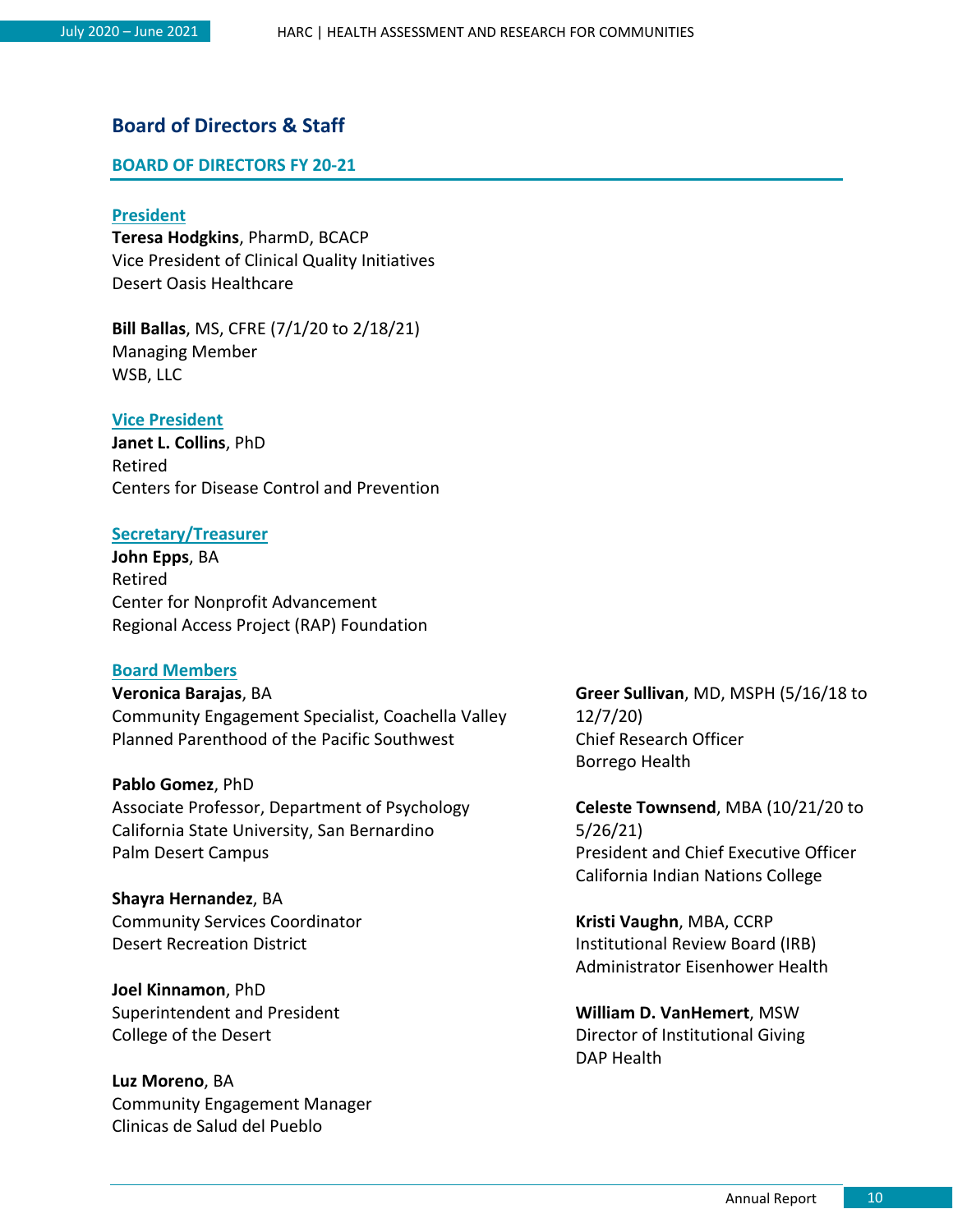#### **STAFF FY 20-21**

**Jenna LeComte-Hinely**, PhD Chief Executive Officer

**Cassaundra Leier**, PhD Director of Research and Evaluation

**Chris Morin**, MS Research and Evaluation Associate

**Amairani Ramos**, BA Research and Evaluation Assistant

**Theresa Sama** Administrative Manager

#### **INTERNS FY 20-21**

HARC also had several interns work on a variety of projects. We are incredibly grateful to these invaluable interns, who are presented alphabetically by last name below.

**Chrismarie Gooneratne**

CSU Fullerton

**Eddie Lin** UC Berkeley

**Regina Merrill** CSU Fullerton

**Veena Reddy** UC Riverside



*HARC staff and interns meeting each other via Zoom*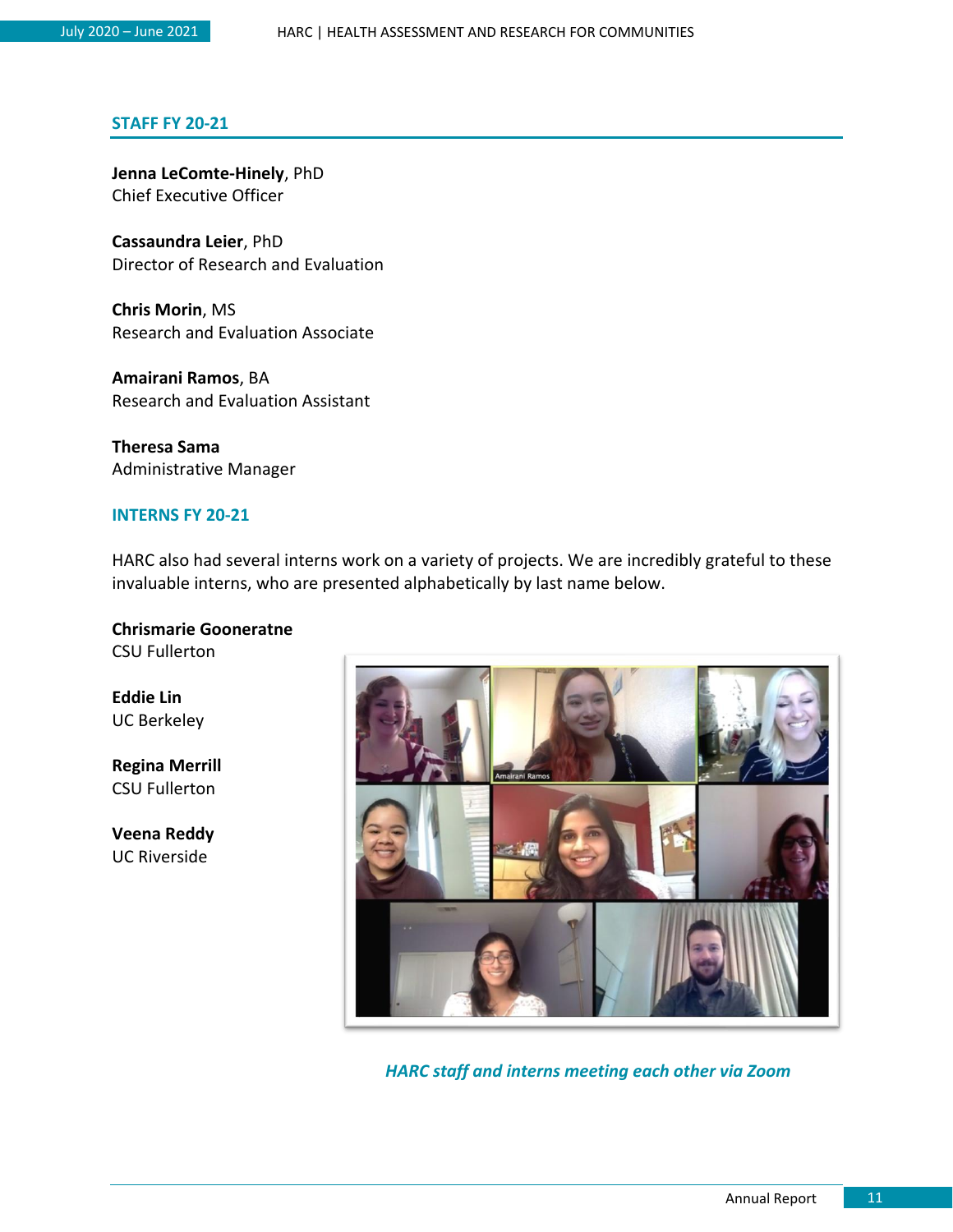#### <span id="page-11-0"></span>**Funders, Donors, and Sponsors of 2020-2021**

We are deeply appreciative of funding partners, donors and sponsors (listed below in alphabetical order) who have contributed to HARC's success in fiscal year 2020-2021.

#### **Organizations**

- Anderson Children's Foundation
- BIGHORN Cares
- California Small Business COVID-19 Relief Grant Program (CALOSBA)
- City of Indio
- City of La Quinta
- Clinicas de Salud del Pueblo
- College of the Desert
- Desert Healthcare District
- Eisenhower Health
- Grace Helen Spearman Charitable Foundation
- Inland Empire Community Foundation
- MolinaCares Foundation on behalf of John Epps
- RAP Foundation
- UCLA, UCR SOM NIH NHLBI CEAL (STOP COVID-19 CA) - S-001404
- UCR SOM NIH NIMHD Vaccine Supplement subaward - S-001371
- UCR SOM U54 (NIH) subaward S-001233

#### **Individuals**

- William Ballas
- Veronica Barajas
- David Brinkman
- Juliet Brosing and Keith LeComte
- Janet Collins and Richard Gannon
- John Epps
- Pablo Gomez
- Glen Grayman
- Mary Guinane
- Shayra Hernandez
- Teresa Hodgkins
- Jenna LeComte-Hinely
- Luz Moreno
- Eileen Packer
- William VanHemert
- Kristi Vaughn



*HARC Board Member, John Epps, being recognized by MolinaCares as a "Community Champion" and donating funds to HARC.*